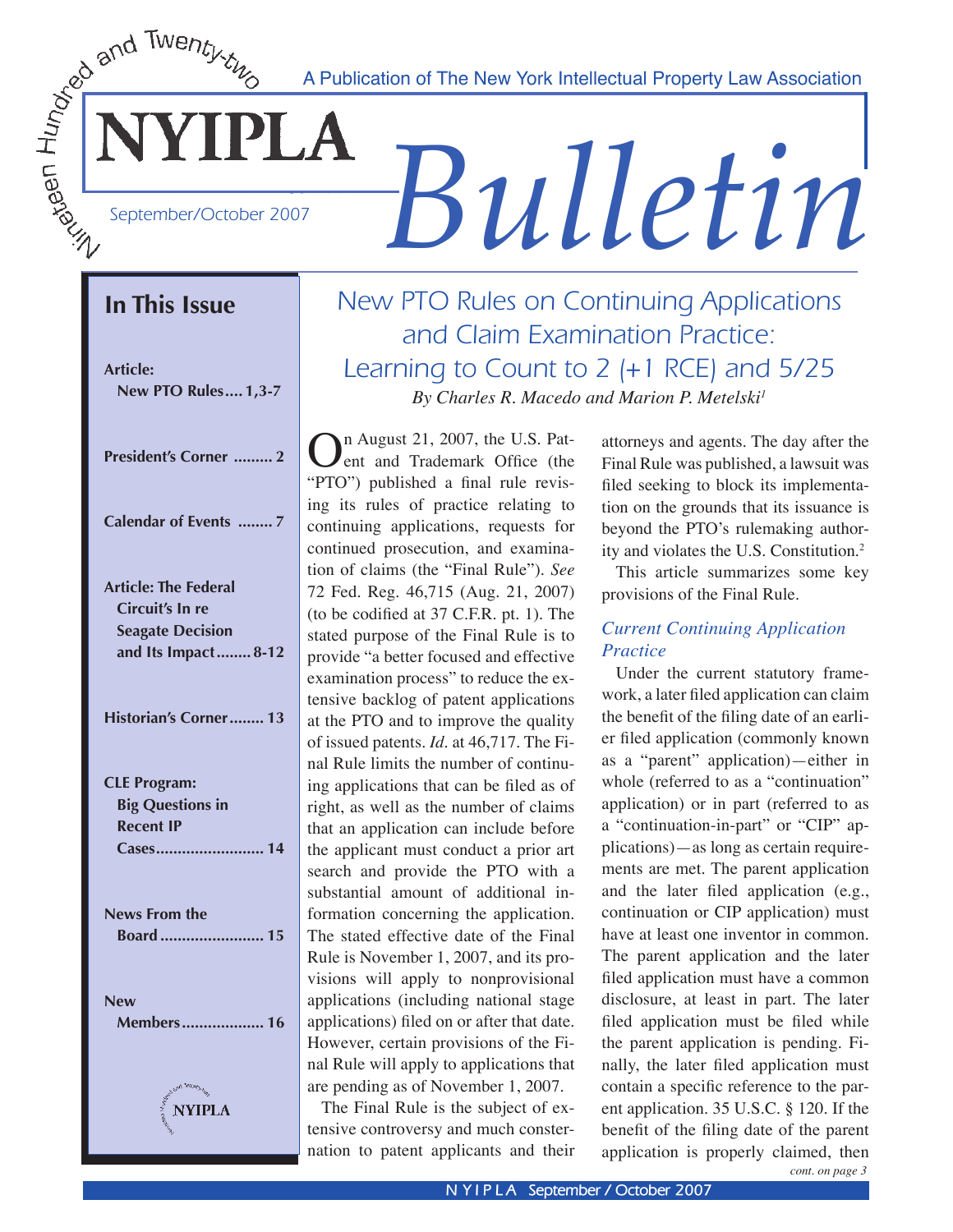### Dear Fellow NYIPLA Members:

 It is a great pleasure and a genuine honor that I write my first letter to you as President of our Association. After the NYIPLA concluded a highly successful 2006 - 2007 year, I am very enthused to tell you about the impressive and exciting events in store for the 2007 - 2008 year.

 By the time this letter will have been published in the Bulletin, many of you will have participated in many of the impressive programs provided by The Intellectual Property Owners Association ("IPO") during its Annual Meeting which was held in New York City this year. Your Association participated as a co-sponsor of the IPO event.

 In October, the Court of Appeals for the Federal Circuit will be visiting New York City to hold three days of oral argument at various court houses and law schools. The Court's visit coincides with its  $25<sup>th</sup>$  Anniversary and your Association has been working at a feverish pace to serve as the principal host for the various functions and events to commemorate the Court's visit and Anniversary. It is indeed an honor for the NYIPLA to assume this responsibility.

 Looking further down the road, the Association is working on plans for many of its traditional activities and functions – from the Fall One-Day CLE Program to our monthly CLE luncheons to the Annual Dinner in Honor of the Federal Judiciary – and much more.

 Finally, I urge all of you to consider participating in many of our active committees. Please consult the Association website to select one of our committees, which are listed below.

We are off to an excellent year and I look forward to great participation by the membership.

Sincerely,

 Christopher A. Hughes President



### The 2007 – 2008 Committees are as follows:

- Alternative Dispute Resolution
- Antitrust, Inequitable Conduct and Misuse
- Continuing Legal Education
- **Copyrights**
- Design Protection
- International IP Law
- Internet Law
- Legislative Oversight and Amicus Briefs
- **License to Practice Requirements**
- Litigation Practice and Procedure
- Meetings and Forums
- **Membership**
- Patent Law and Practice
- Public and Judicial Personnel and Int'l Relations
- Public Information, Education and Awards
- **Publications**
- **Trade Secret Law and Practice**
- Trademark Law and Practice
- Young Lawyers Committee

To join one or more of these committees, please complete online the committee preference form, located at http://www.nyipla. org/member/committee\_choice.cfm.

**NYIPLA**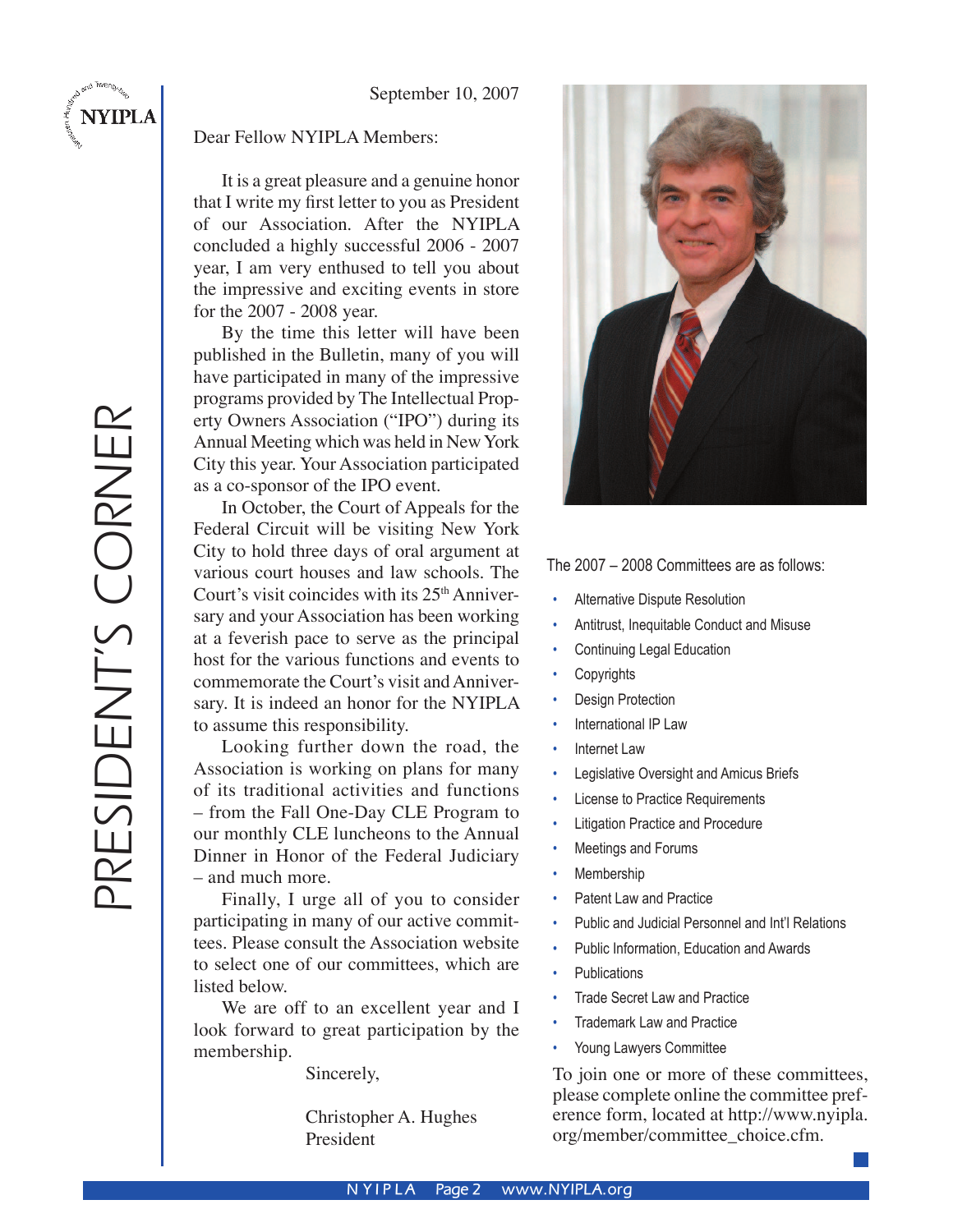any art that is published or becomes publicly available after the filing date of the earlier application, but before the filing date of the later application, is not available as prior art against the later application.

As an alternative to filing a continuation application, applicants often choose to respond to a final Office Action in an application by filing a request for continued examination ("RCE"). *See* 37 C.F.R. 1.114. Under this procedure, upon the timely filing of a submission by the applicant (e.g., an information disclosure statement, an amendment, a new argument, or new evidence), the PTO will withdraw the final Office Action and will enter and consider the submission.

Each issued patent should include claims to only one invention. *Cf.* 35 U.S.C. § 101. If the claims in a patent application are directed to more than one invention, the PTO can issue a restriction requirement, which compels an applicant to elect only one invention, and its corresponding set of claims, to be the focus of the prosecution of that application. 35 U.S.C. § 121; 37 C.F.R. 1.142. The applicant may file additional patent applications, called "divisional" applications, to seek allowance of claims that were not elected in the earlier application (once again commonly referred to as the "parent" application). 35 U.S.C. § 121. In order to obtain the benefit of the filing date of the parent application, the divisional application must satisfy the same requirements outlined above for continuation and CIP applications. 35 U.S.C. §§ 120-21.

Under current PTO practice, an applicant is entitled to submit as many claims as he desires in a patent application. If the applicant submits more than 3 independent claims or 20 total claims for examination in an application, the applicant must pay additional filing fees. 37 C.F.R. 1.16(b)-(c).

The rule changes included in the Final Rule add additional limitations on how many continuation and continuation-in-part applications, and how many RCEs, can be filed by an applicant as of right. The rule changes also restrict when it is appropriate to file a divisional application. Finally, the rule changes impose a limit on how many claims can and will be considered by the PTO during examination of a patent application.

### *Changes to Practice for Continued Examination Filings*

Under the Final Rule, 37 C.F.R. 1.78(d) provides that an applicant may, as a matter of right, file two continuing applications, as defined in 37 C.F.R. 1.78(a)(1), from an initially filed nonprovisional patent application. A continuing application may be a continuation application or a CIP application, which are respectively defined in 37 C.F.R. 1.78(a)(3) and 1.78(a)(4). The initially filed patent application and its continuation and CIP applications constitute an "application family." 72 Fed. Reg. at 46,716. In addition to the two continuing applications, an applicant may, as a matter of right, file one RCE in an application family. 37 C.F.R. 1.114(f).

Any additional continuations, CIPs, or RCEs that are "filed to obtain consideration of an amendment, argument, or evidence that could not have been submitted during the prosecution of the prior-filed application" must be accompanied by a petition, a fee, and "a showing that the amendment, argument, or evidence sought to be entered could not have been submitted during the prosecution of the prior-filed application." 37 C.F.R.  $1.78(d)(1)(vi)$ . The petition must be filed within four months of the actual filing date of the continuing application or, if the continuing application is entering the national stage in the U.S. from a PCT application, four months from the date the continuing application enters the national stage. *Id.*

Under the Final Rule, an applicant may only file a divisional application, which is defined in 37 C.F.R. 1.78(a)(2), of an initially filed application if the initially filed application is subject to a restriction requirement. 37 C.F.R.  $1.78(d)(1)(ii)(A)$ . The filing of the divisional application is subject only to the copendency requirement of 35 U.S.C. § 120, i.e., the divisional application does not need to be filed during the pendency of the application that is subject to the restriction requirement. 37 C.F.R. 1.78(d)(ii). Any divisional application that is not filed in response to a restriction requirement (i.e., a "voluntary" divisional) will be treated as continuation application. *See* 37 C.F.R. 1.78(d)(1)(ii)(A); 72 Fed. Reg. at 46,720.

An applicant may, as a matter of right, file two continuation applications, in addition to one RCE, in the application family of the divisional application. 37 C.F.R. 1.78(d)(1)(iii); 37 C.F.R. 1.114(f)(2). A continuation of a divisional application can only disclose and claim the invention or inventions that were disclosed and claimed in the divisional application. 37 C.F.R.  $1.78(d)(1)(iii)(B)$ . One cannot file a CIP of a divisional application. 37 C.F.R. 1.78(d)(1)(iii); 72 Fed. Reg. at 46,732.

If the patent application contains claims drawn to more than one invention, the applicant may submit a suggested restriction requirement ("SRR"). 37 C.F.R.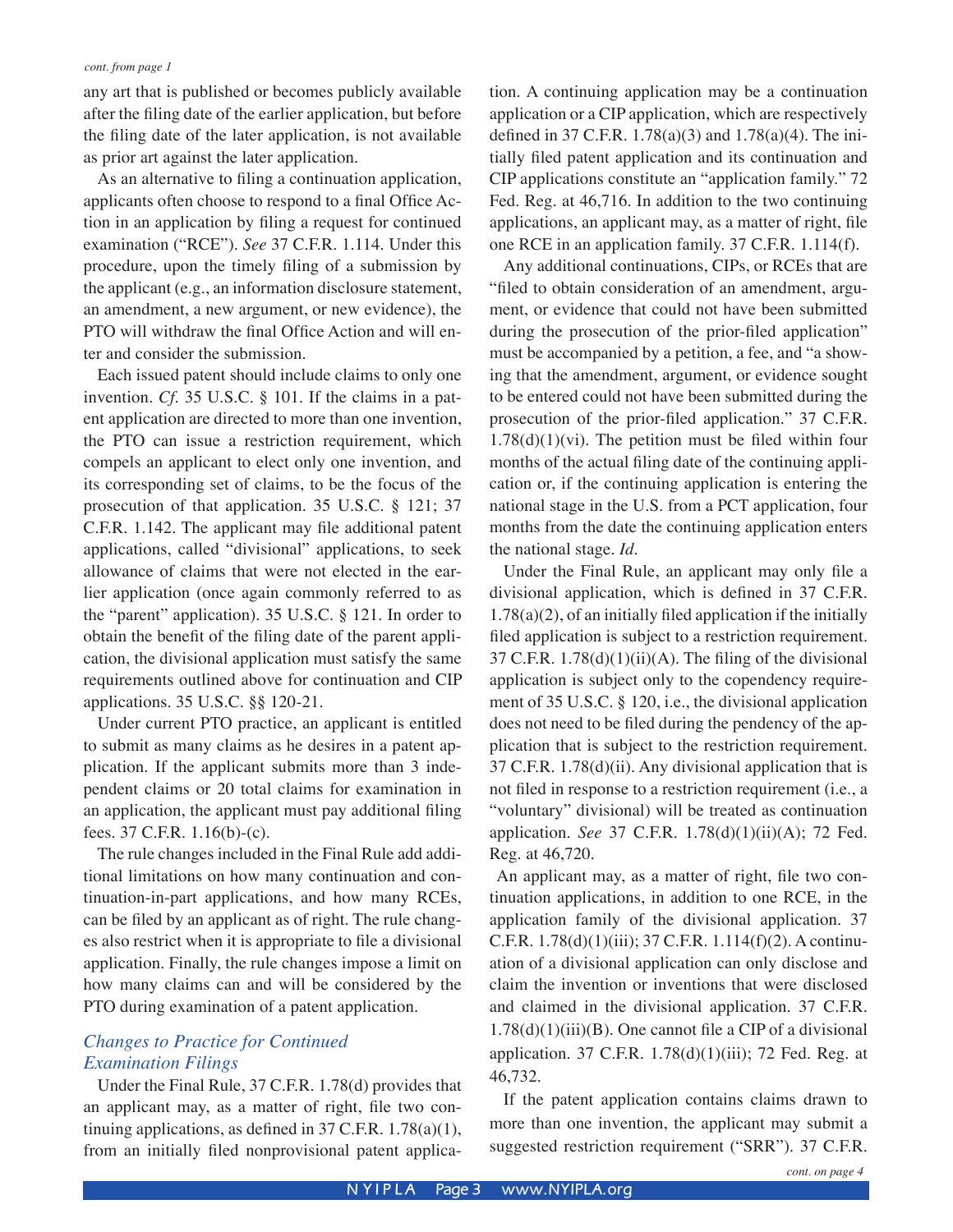1.142(c). The applicant must file the SRR before the examiner issues a restriction requirement or a first Office Action on the merits, whichever comes first. *Id.* The SRR must include an election, without traverse, of one of the inventions, and an identification of the claims that correspond to that invention. *Id.* The number of elected claims cannot exceed five independent claims and twenty-five total claims. *Id.*

Applicants should exercise care when filing divisional applications when the Final Rule takes effect. In the event that a restriction requirement is withdrawn in an application, any divisional application of that application would be improper. *See* 37 C.F.R. 1.78(a)(2),- 1.78(d)(1)(ii); *see also* PTO presentation slide set entitled Claims and Continuations Final Rule, Slide 48, *available at* http://www.uspto.gov/web/offices/pac/ dapp/opla/presentation/ccfrslides.ppt. In addition, any reinstatement or rejoinder of the non-elected claims in the application may result in greater than five independent claims and greater than twenty-five total claims, the consequence of which are discussed in the next section of this article.

The provisions of the Final Rule relating to the filing of continuing applications are only applicable to any applications (including continuing applications) that are nonprovisional or national stage applications filed on or after November 1, 2007. Thus, any third or subsequent continuing application filed on or after November 1, 2007 must include a petition and a showing as to why the filing of the continuing application is justified. 37 C.F.R.  $1.78(d)(1)(vi)$ . If, however, the third or subsequent continuing application filed on or after November 1, 2007 claims the benefit of the filing date of nonprovisional applications filed before August 21, 2007, or PCT applications that entered the national stage in the U.S. before August 21, 2007, and there are no intervening continuing applications filed after August 21, 2007, then a petition and showing is not required for that third or subsequent continuing application. 72 Fed. Reg. at 46,716-17.

In other words, for nonprovisional applications or national stage applications that are pending on August 21, 2007, the applicant is entitled to file a single (i.e., "one more," not "an extra") continuation or CIP application of such pending application as a matter of right, regardless of the number of continuation or CIP applications of such pending application had been previously filed, so long as no continuation or CIP application of such pending application has been filed between August 21, 2007 and November 1, 2007. 72 Fed. Reg. at 46,736-37.

The provisions of the Final Rule relating to RCEs will apply to any pending application in which a second or subsequent RCE is filed after November 1, 2007. 72 Fed. Reg. at 46,717. Unlike the provisions of the Final Rule relating to the filing of continuation and CIP applications on or after November 1, 2007, there is no provision in the Final Rule permitting the filing of "one more" RCE as a matter of right on or after November 1, 2007.

### *Changes to Practice for Examination of Claims in Patent Applications*

Under the Final Rule, an applicant must file an "examination support document" for any nonprovisional application that contains, or is amended to contain, more than five independent claims or more than twenty-five total claims. 37 C.F.R.  $1.75(b)(1).<sup>3</sup>$  The examination support document must be filed prior to the issuance of the first Office Action on the merits, and must cover all of the claims of the application, i.e., both independent and dependent claims. *Id.* (The requirements of a dependent claim are provided in 37 C.F.R. 1.75(b).) If the nonprovisional application has more than five independent claims or more than twenty-five total claims, and an examination support document has not been filed prior to the issuance of the first Office Action on the merits, the applicant may be able to submit an examination support document. *See* 37 C.F.R. 1.75(b)(3). Otherwise, the applicant will be required to cancel claims from the application. *See* 37 C.F.R. 1.75(b)(1).

If a nonprovisional application contains a claim that is patentably indistinct from at least one claim in one or more other pending nonprovisional applications, and all of these applications are commonly owned, or are subject to an obligation of assignment to the same person, then the PTO will aggregate the claims of each application and treat them as though they were present in each application for purposes of 37 C.F.R. 1.75(b). 37 C.F.R. 1.75(b)(4).

The requirements for the examination support document are provided in 37 C.F.R. 1.265:

(1) The document must include a statement that a preexamination search was performed. The statement must include the date of the search and an identification of the field of search by U.S. class and subclass. If an online database search was performed, the statement must identify the names of the database service, the databases that were searched, and the search terms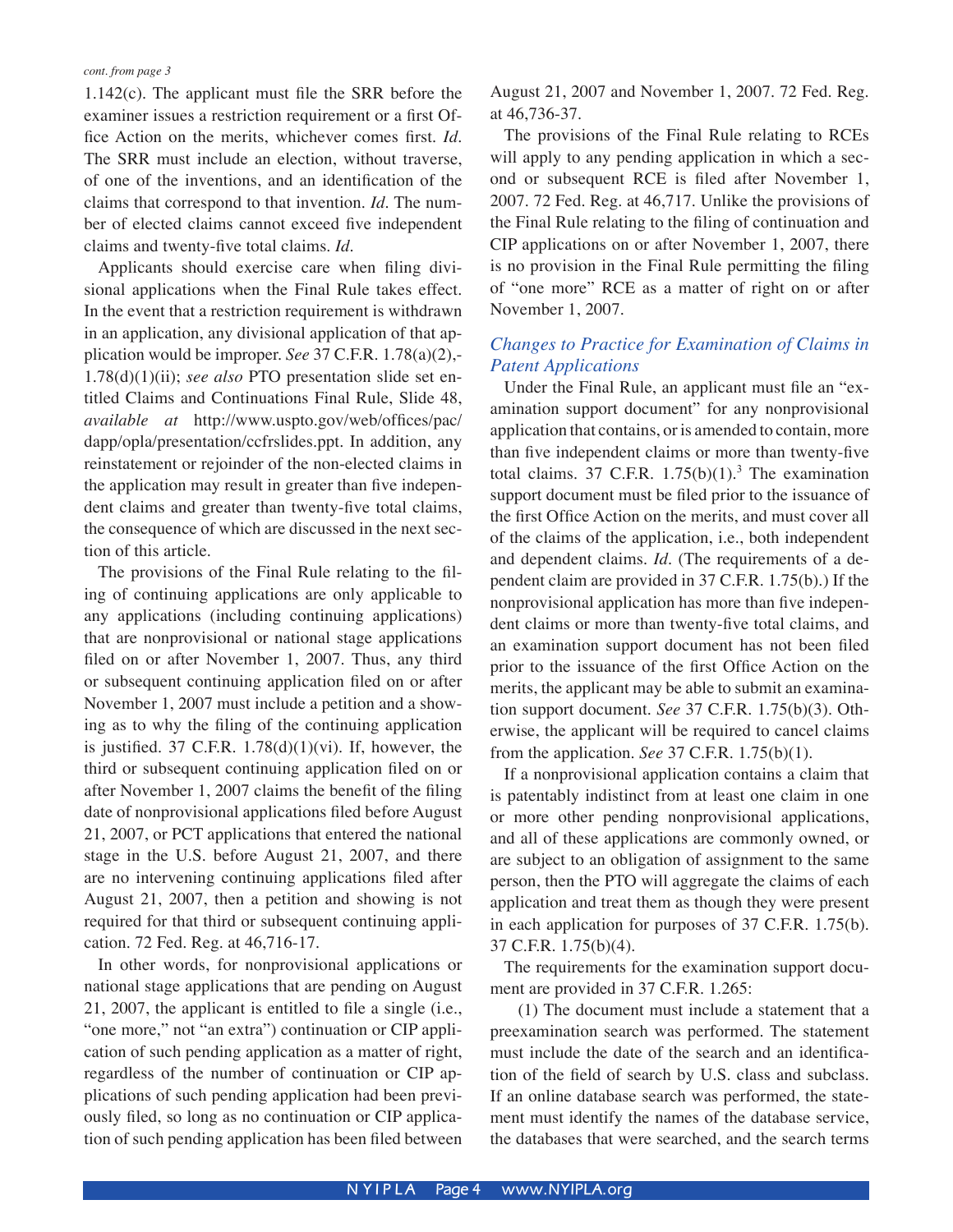that were used. 37 C.F.R.  $1.265(a)(1)$ . The applicant must search issued U.S. patents, published U.S. patent applications, foreign patent documents, and non-patent literature, unless the applicant includes in the statement a justification "with reasonable certainty that no references more pertinent than those already identified are likely to be found" in the category of prior art that the applicant has not searched. 37 C.F.R. 1.265(b).

(2) The document must include a listing of the references that the applicant believes are "most closely related" to the subject matter of each claim (i.e., independent and dependent). 37 C.F.R.  $1.265(a)(2)$ ,-(c). A reference is most closely related to the subject matter of an independent claim if it discloses the greatest number of limitations recited in that independent claim, or if it discloses a limitation recited in the independent claim that is not disclosed in any other reference. *See* PTO presentation slide set entitled Claims and Continuations Final Rule, Slide 81, *available at* http://www.uspto. gov/web/offices/pac/dapp/opla/presentation/ccfrslides. ppt. A reference is most closely related to the subject matter of a dependent claim if it discloses a limitation recited in the dependent claim that is not disclosed in any other reference. *Id.* 

For each of these references, the applicant must identify all of the limitations of each claim (i.e., independent and dependent) that are disclosed by the reference. 37 C.F.R.  $1.265(a)(3)$ . "Small entities," as defined in the Regulatory Flexibility Act, 5 U.S.C. § 601, are exempt from this requirement. 37 C.F.R. 1.265(f); *see also* PTO presentation slide set entitled Claims and Continuations Final Rule, Slide 91, *available at* http:// www.uspto.gov/web/offices/pac/dapp/opla/presentation/ccfrslides.ppt. The applicant and his representative should be aware that a small entity for purposes of paying reduced patent fees under 37 C.F.R. 1.27 is not necessarily a small entity for purposes of the examination support document under 37 C.F.R. 1.265(f). *See* PTO presentation slide set entitled Claims and Continuations Final Rule, Slide 91, *available at* http:// www.uspto.gov/web/offices/pac/dapp/opla/presentation/ccfrslides.ppt.<sup>4</sup>

(3) The document must include a detailed explanation of why each independent claim is patentable over each of the listed references.  $37$  C.F.R.  $1.265(a)(4)$ .

(4) The document must include a showing as to where each limitation of each claim (i.e., independent and dependent) finds support under 35 U.S.C. § 112, ¶ 1, in the written description of the specification of the instant application, as well as, if applicable, the written description of the specification of any application to which the instant application claims priority or the benefit of the earlier filing date under Title 35 of the U.S. Code. 37 C.F.R. 1.265(a)(5).

If an examination support document is required, but the examiner deems the document or the underlying prior art search to be insufficient, or if, due to claim amendments, all of the pending claims are no longer accounted for in the examination support document, then the applicant will have a non-extendable period of two months after receiving a related notification from the PTO to either file a revised or supplemental examination support document or cancel claims such that the remaining claims contain no more than five independent claims and no more than twenty-five total claims in total. 37 C.F.R. 1.265(e).

The provisions of the Final Rule relating to the number of claims in an application and the examination support document will apply retroactively to those nonprovisional applications (including national stage applications) filed before November 1, 2007 in which a first Office Action on the merits was not mailed before November 1, 2007. 72 Fed. Reg. at 46,716.

### *Changes To Practice For Patent Applications Containing Patentably Indistinct Claims*

The Final Rule also include provisions that prevent applicants from filing multiple applications that are based on the same disclosure and contain patentably indistinct claims in an attempt to get around the Final Rule's limitations on the number of claims that can be included in the same application. Under the Final Rule, for a nonprovisional application that has not been allowed, the applicant must identify other pending applications or patents that:

(1) have a claimed filing date or priority date that is the same as, or within two months of, the claimed filing or priority date of the application (37 C.F.R.  $1.78(f)(1)(i)(A));$ 

(2) have at least one common inventor (37 C.F.R.  $1.78(f)(1)(i)(B)$ ; and

(3) are commonly owned, or are subject to an obligation of assignment to the same person (37 C.F.R.  $1.78(f)(1)(i)(C)$ .

The applicant must provide this identification within the later of:

(1) four months from the actual filing date for a nonprovisional application filed under 35 U.S.C. § 111(a)  $(37 \text{ C.F.R. } 1.78(f)(1)(ii)(A));$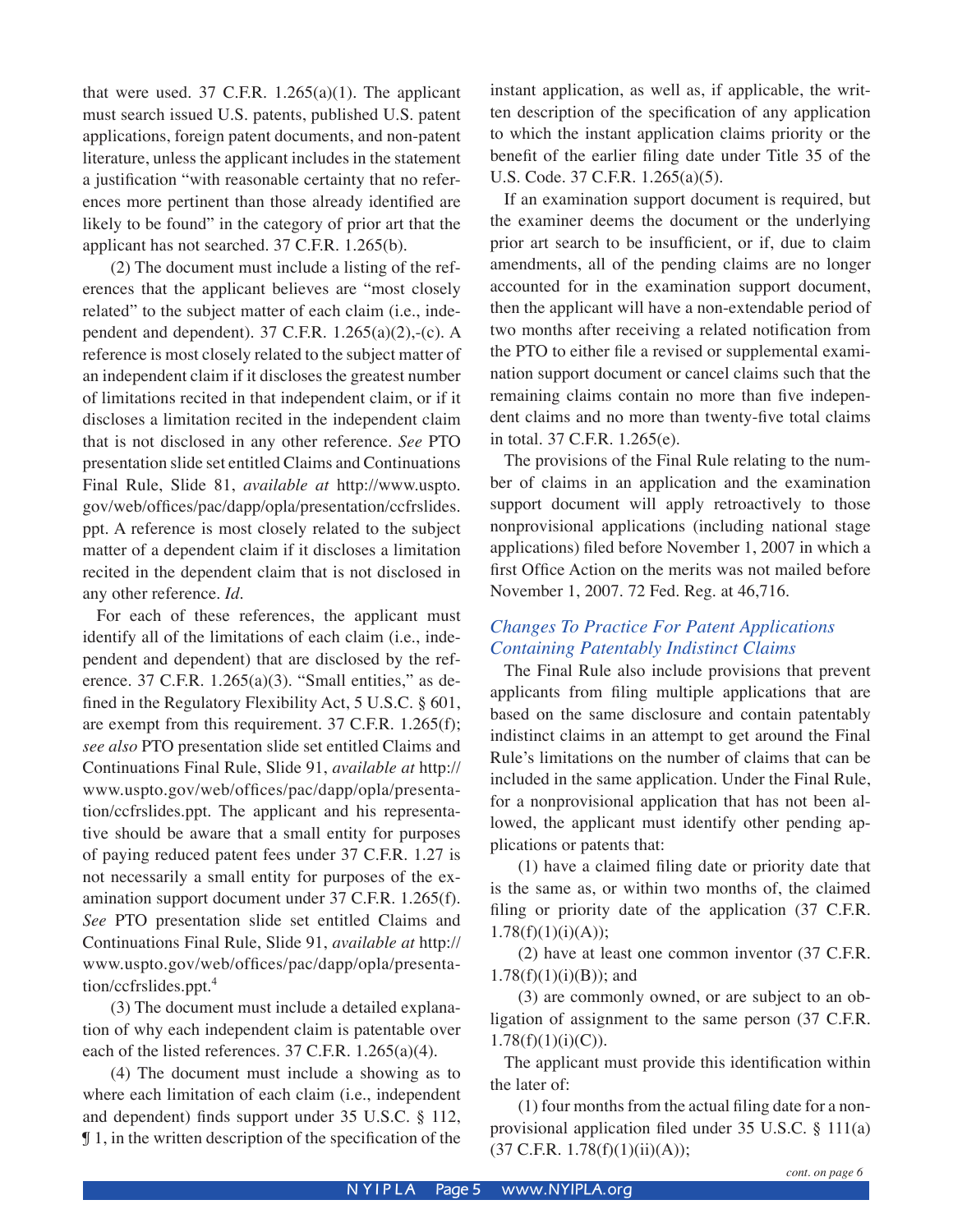(2) four months from the date on which a PCT application enters the national stage in the U.S. under 35 U.S.C. § 371(b) or (f) (37 C.F.R. 1.78(f)(1)(ii)(B)); or

(3) two months from the mailing date of the initial filing receipt in the other application that needs to be identified under 37 C.F.R.  $1.78(f)(1)(i)$  (37 C.F.R.  $1.78(f)(1)(ii)(C)$ ).

The requirements of 37 C.F.R. 1.78(f) do not vitiate the applicant's duty to inform the examiner of other applications that, despite having a claimed filing or priority date that is not within two months of the claimed filing or priority date of the instant application, are nonetheless material to the patentability of the instant application. 72 Fed. Reg. at 46,721-22.

Under 37 C.F.R.  $1.78(f)(2)(i)$ , the PTO will presume that a nonprovisional application and another pending nonprovisional application or patent have patentably indistinct claims if the nonprovisional application and the other nonprovisional application or patent:

 $(1)$  have the same claimed filing or priority date  $(37 \text{ C.F.R. } 1.78 \text{ (f)}(2) \text{ (i)}(A));$ 

(2) have a common inventor (37 C.F.R.  $1.78(f)(2)(i)(B);$ 

(3) are commonly owned, or are subject to an obligation of assignment to the same person (37 C.F.R.



 $1.78(f)(2)(i)(C)$ ; and

(4) have "substantial overlapping disclosures." 37 C.F.R.  $1.78(f)(2)(i)(D)$ . This occurs when the written description of the other nonprovisional application or patent supports at least one claim of the nonprovisional application. *Id.*

The applicant may rebut this presumption by explaining how the claims are patentably distinct. 37 C.F.R.  $1.78(f)(2)(ii)(A)$ . Otherwise, the applicant must file a terminal disclaimer(s), and must explain why there are multiple applications that have patentably indistinct claims. 37 C.F.R.  $1.78(f)(2)(ii)(B)$ . The applicant must act within the later of:

 $(1)$  four months from the actual filing date for a nonprovisional application filed under  $35 \text{ U.S.C. }$ § 111(a) (37 C.F.R. 1.78(f)(2)(iii)(A));

(2) four months from the date on which a PCT application enters the national stage in the U.S. under 35 U.S.C. § 371(b) or (f) (37 C.F.R. 1.78(f)(2)(iii)(B));

(3) the date on which a patentably indistinct claim is presented in the nonprovisional application (37 C.F.R.  $1.78(f)(2)(iii)(C)$ ; or

(4) two months from the mailing date of the initial filing receipt in the other nonprovisional application or patent (37 C.F.R. 1.78 $(f)(2)(iii)(C)$ ).

These changes to 37 C.F.R. 1.78(f)(1) and 37 C.F.R.  $1.78(f)(2)$  will apply to all nonprovisional applications that are pending on November 1, 2007, or filed thereafter. *See* 72 Fed. Reg. 46,717. For those applications filed prior to November 1, 2007, applicants will have until February 1, 2008 to comply with 37 C.F.R. 1.78(f)(1) and (f)(2). *Id.*

If the PTO is not satisfied with the applicant's explanation as to why multiple applications have patentably indistinct claims, it may require the applicant to cancel the patentably indistinct claims from all but one of the applications. 37 C.F.R. 1.78(f)(3).

The time periods specified in 37 C.F.R. 1.78 are not extendable. *See* 37 C.F.R. 1.78(i).

### *Changes in PTO Practice Relating to Making*  **Second Office Actions Final**

In addition to the more widely discussed provisions of the Final Rule relating to the filing continuing applications and to claim examination, the PTO also changed its practice relating to making second or later Office Actions final.

Under the Final Rule, an examiner may make a second or later Office Action final if it includes a new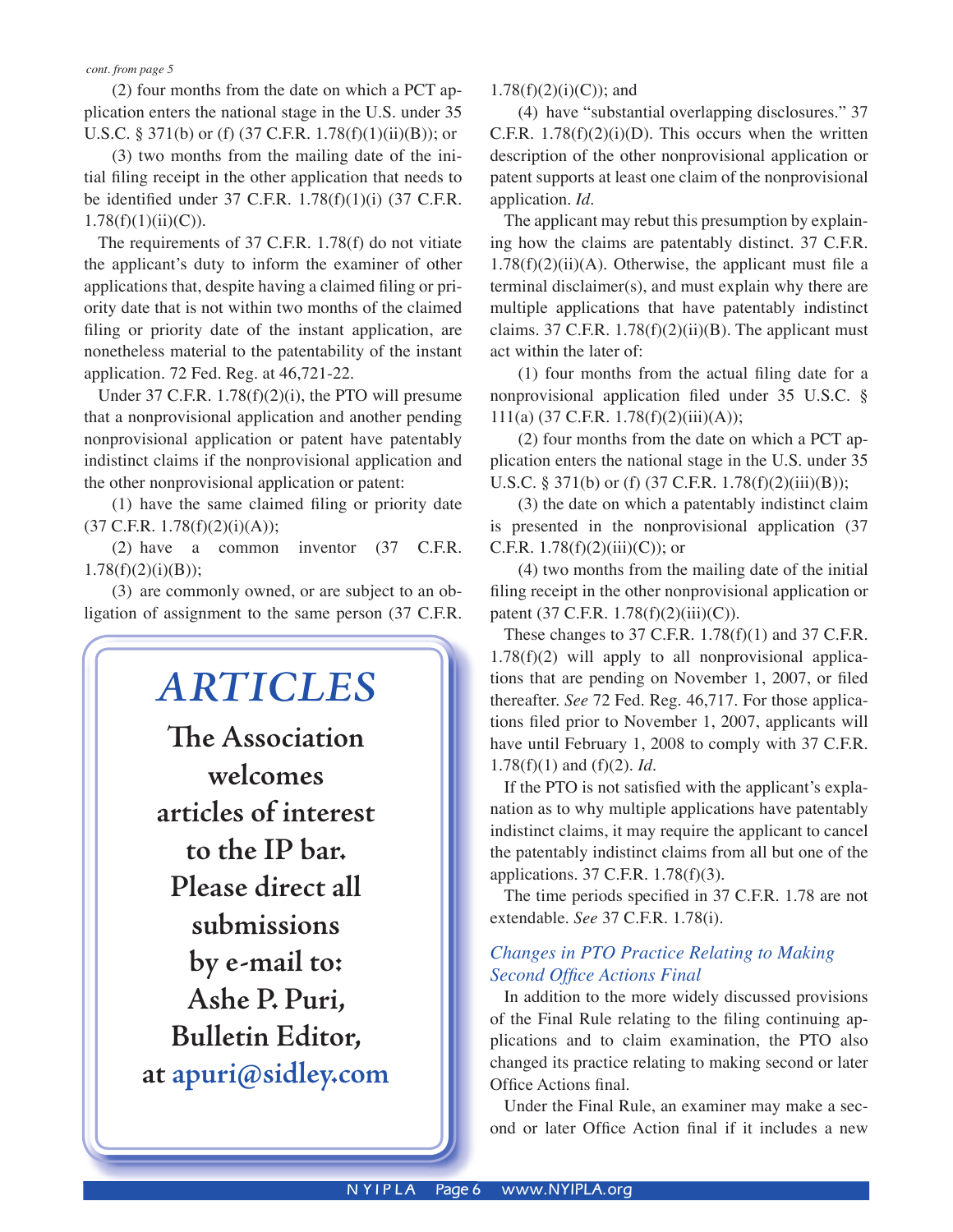ground of rejection based on double patenting (whether of the statutory or obviousness-type variety). 72 Fed. Reg. at 46,722. This change in PTO practice is based on the PTO's view that the applicant is responsible for helping to resolve double patenting situations because the applicant is in the best position to know whether he has other applications or patents that contain patentably indistinct claims. *Id.* 

A second or later Office Action may be made final if it includes a new ground of rejection that was necessitated by the applicant's showing that its claims should be examined under 35 U.S.C. § 112, ¶ 6, even though the claim language does not include the phrase "means for" or "step for." 72 Fed. Reg. at 46,722-23.

The Final Rule requires the applicant to identify those claims in a continuation-in-part application that are supported by the disclosure of the prior-filed (i.e., parent) application under 35 U.S.C. § 112, ¶ 1. 37 C.F.R. 1.78(d)(3). A second or later Office Action may be made final even if it includes a new ground of rejection based on prior art if the rejection was necessitated by the applicant's identification of those claims in a continuation-in-part application that are supported by the disclosure of the prior-filed (i.e., parent) application under 35 U.S.C. § 112, ¶ 1. 72 Fed. Reg. at 46,723.

A second or later Office Action may be made final if it includes a new ground of rejection that was necessitated by the applicant's amendment of the claims, even if the claim amendments eliminate unpatentable alternatives. 72 Fed. Reg. at 46,723.

Finally, under the Final Rule, a second or later Office Action may be made final if it includes a new ground of rejection based on information submitted in an information disclosure statement that is filed during the time period set forth in 37 C.F.R. 1.97(c) (i.e., after the first Office Action but before the close of prosecution, whether by a final Office Action, notice of allowance, or otherwise). 72 Fed. Reg. at 46,723.

### *Conclusions*

Although the Final Rule is, for now, being challenged, Applicants and Patent Practitioners alike must prepare to comply with the new rule changes that the PTO is implementing. It can be anticipated that the rule changes will impose an increased cost and burden on applicants as they prepare and prosecute their patent applications. The rule changes will result in more, and more extensive, patent searches being conducted, with a resulting increase costs to the applicant. They will also require applicants to provide additional, detailed information regarding their inventions to the PTO. The more restrictive continuation and RCE procedures that the PTO is implementing are likely to increase the number of appeals to the Board of Patent Appeals and Interferences, which may result in even longer delays in issuing patents. Only time will tell whether the Final Rule and the resulting rule changes will achieve the PTO's stated objectives.

<sup>1</sup> Charles R. Macedo and Marion P. Metelski are Senior Counsel at Amster, Rothstein & Ebenstein LLP. Their practices specialize on intellectual property issues including litigating patent, trademark and other intellectual property disputes, prosecuting patents before the U.S. Patent and Trademark Office and other patent offices throughout the world, registering trademarks and service marks with U.S. Patent and Trademark Office and other trademark offices throughout the world, and drafting and negotiating intellectual property agreements. They may be reached at cmacedo@arelaw.com and mmetelski@arelaw.com. This article is not intended to express the views of the firm or its clients.

<sup>2</sup> *See Tafas v. Dudas et al.*, No. 07 Civ. 846 (E.D. Va. filed Aug. 22, 2007).

<sup>3</sup> Under the terms of the Final Rule, the examination support document appears to be comparable to the accelerated examination support document that is currently required to obtain accelerated examination of an application under the rules the PTO implemented last year. *See* 37 C.F.R. 1.102(d); MANUAL OF PATENT EXAMINING PROCEDURE § 708.02(a) (8<sup>th</sup> ed., rev. 5, Aug. 2006).

<sup>4</sup> A "small entity" is defined in the PTO rules to be a person (e.g., an independent inventor), a small business concern, or a nonprofit organization. 37 C.F.R. 1.27(a); MANUAL OF PATENT EXAMINING PRO-CEDURE § 509.02 ( $8<sup>th</sup>$  ed., rev. 5, Aug. 2006). A small business concern is a company that has no more than 500 employees. 13 C.F.R. 121.802. In order to retain its status, a small entity cannot transfer its rights in an invention to a party that does not qualify as a small entity. 37 C.F.R. 1.27(a).

# **NYIPLA CALENDAR**

### *Save the Dates:*

*Friday, November 16, 2007* **CLE Fall One-Day Program Princeton/Columbia/NYU Club 15 West 43rd Street New York, NY**

*Friday, March 28, 2008* **The 86th Annual Dinner in Honor of the Federal Judiciary**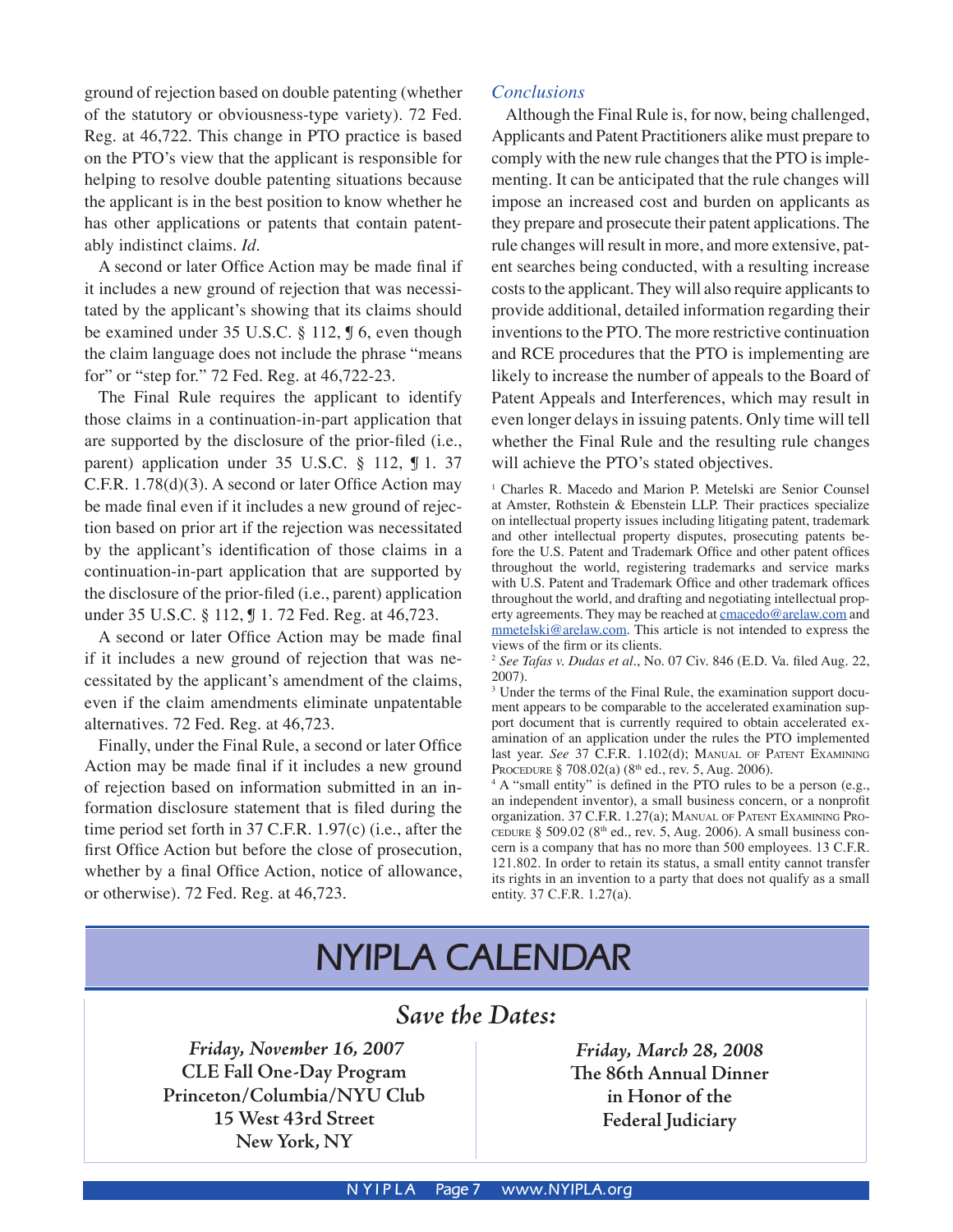# *In re Seagate:* The Federal Circuit Scuttles *Underwater Devices* and Narrows Privilege/Immunity Waiver

### *By Susan M. Gerber and John Evans1*

The Federal Circuit's recently issued *en banc*<br>decision in *In re Seagate Technology* (Fed.<br>Gir Aug 20, 2007) overvuled the court's provisus Cir. Aug. 20, 2007) overruled the court's previous standard for finding willful infringement, eliminated the previous affirmative duty to exercise due care to avoid infringing activity, and replaced it with a heightened standard of objective recklessness. Further, recognizing the significant role that opinions of counsel almost always play in the willfulness analysis, the Federal Circuit also took the opportunity to clarify the scope of the waiver for attorney-client privileged communications and work product when an accused infringer elects to rely upon its opinions of counsel to defeat an allegation of willful infringement. This decision marks a substantial departure from the Federal Circuit's willfulness jurisprudence of nearly 25 years. Setting a new standard creates a clean slate for litigants and judges alike to design new proofs.

### **A. Holdings of** *In re Seagate*

 On some issues, the Federal Circuit's unanimous *en banc* decision is clear. The court explicitly overruled its previous decision in *Underwater Devices v. Morrison-Knudsen Co.* (1983) and held that "proof of willful infringement permitting enhanced damages requires at least a showing of objective recklessness." The court also emphasized that there is no affirmative obligation to obtain an opinion of counsel to avoid allegations of willful infringement.

 Relying on a number of nonpatent decisions from the United States Supreme Court, the Federal Circuit provided some guidance as to the meaning of "objective recklessness," although it left development of the standard to future cases:

> [T]he civil law generally calls a person reckless who *acts in the face of an unjustifiably high risk of harm that is either known or so obvious that it should be known.* Accordingly, to establish willful infringement, *a patentee must show by clear and convincing evidence that the infringer acted despite an objectively high likelihood that its*

*actions constituted infringement of a valid patent*. The state of mind of the accused infringer is not relevant to this objective inquiry. If this threshold objective standard is satisfied, the patentee *must also demonstrate that this objectively-defined risk . . . was either known or so obvious that it should have been known to the accused infringer*. We leave it to future cases to further develop the application of this standard (emphasis added; internal citations and punctuation omitted).

The court also clarified that if an accused infringer elects to waive the attorney-client privilege and workproduct immunity to rely on the advice-of-counsel defense, the scope of the waiver will not extend to privileged communications between the client and *trial* counsel. As to the waiver of work product, the court held that "as a general proposition, relying on opinion counsel's work product does not waive work product immunity with respect to trial counsel."

 Thus, this decision fundamentally affects the law concerning willful infringement and the attorney-client privilege. First, in order to prove willfulness, a patentee must show (by clear and convincing evidence) (1) that the infringer acted despite an objectively high likelihood that its actions constituted infringement of a valid patent, and (2) that the infringer knew or should have known about this objectively defined risk. Second, accused infringers can now rely on the advice-of-counsel defense without fear of triggering a broad waiver of attorney-client communications involving trial counsel and without fear that trial counsel's work product will necessarily be disclosed (although, as is always the case, factual work product may be discoverable upon the requisite showing of good cause).

### **B. Background**

 Section 284 of the Patent Act permits patentees to recover enhanced damages for infringement, but the statute does not give any guidance for determin-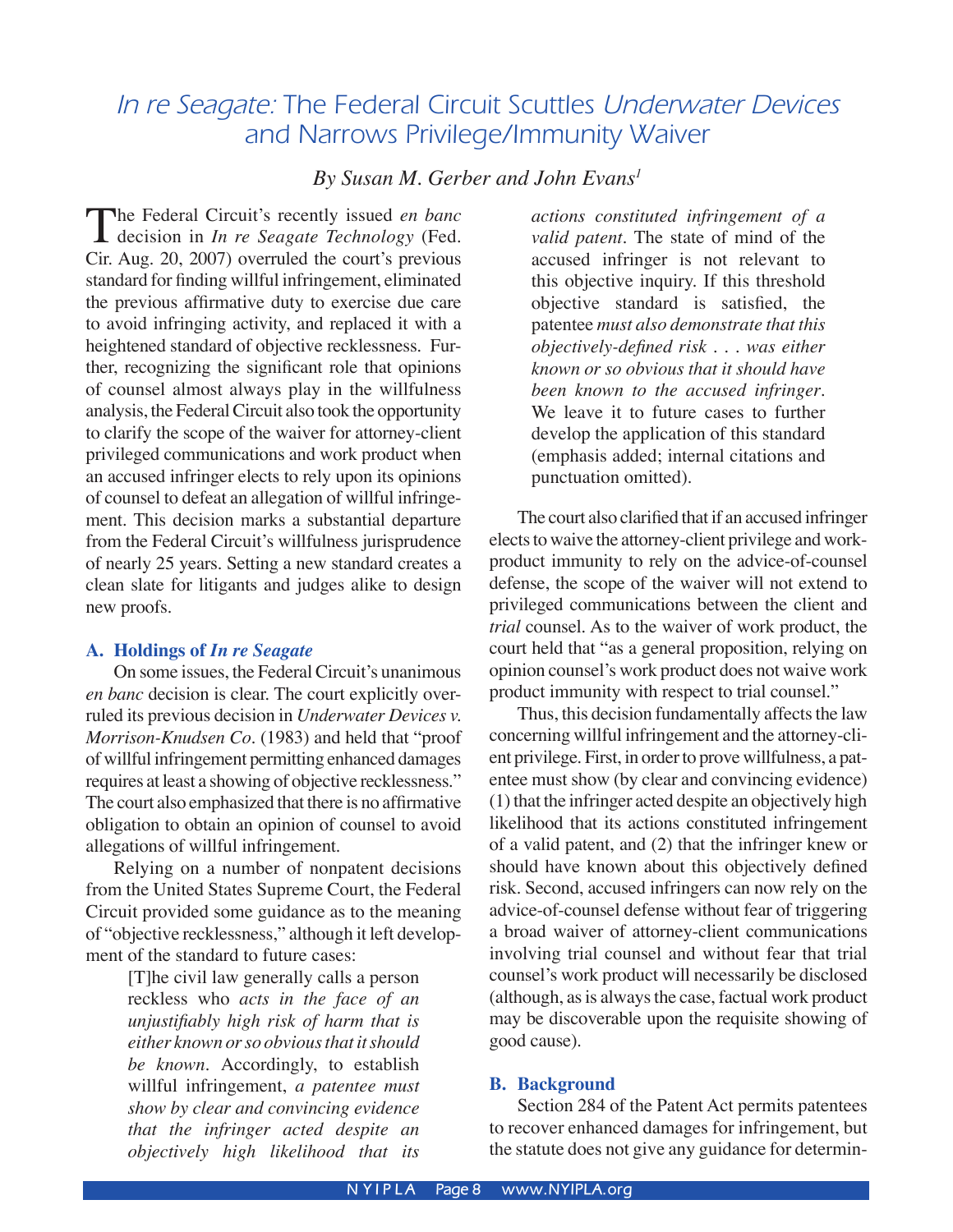ing when enhanced damages are appropriate. That determination has been left to the discretion of the courts, and the Federal Circuit has held that one such basis for awarding enhanced damages is a finding of willful infringement.

Nearly 25 years ago, in *Underwater Devices,* the Federal Circuit set the standard for willful infringement, imposing an affirmative duty to exercise due care to determine whether or not one is infringing. That affirmative duty included, among other things, the duty to seek and obtain competent legal advice from counsel before engaging in a potentially infringing activity, if the accused infringer had had "actual notice of another's patent rights." Because of this affirmative duty, it became common practice for patent owners to send a potential defendant a "charge letter" in an effort to put them on notice of the patent rights and trigger this duty of care. The recipient of such a letter would typically seek an opinion letter from counsel so that, if sued, the advice-of-counsel defense could be invoked to rebut any charge of willful infringement.

 In asserting the defense, these accused infringers immediately encountered problems because the advice-of-counsel defense, and its attendant subject-matter waiver, clashed with the principles of protecting attorney-client privileged communications. Courts would not allow parties to use attorney-client privilege as both "a sword and a shield," selectively disclosing favorable information while claiming privilege as to unfavorable information. Consequently, accused infringers often faced a Catch-22: either forgo the advice-of-counsel defense and maintain attorney-client privilege and work-product immunity, or invoke the defense but risk exposure of potentially damaging communications. Indeed, because the adverse consequences of a willful-infringement verdict were so severe (potentially trebled damages as well as attorney fees), accused infringers were under great pressure to waive the privilege and introduce opinions of counsel at trial.

 If an accused infringer decided not to invoke the advice-of-counsel defense, it then risked an adverseinference jury instruction until the Federal Circuit struck down that practice in *Knorr-Bremse Systeme Fuer Nutzfahrzeuge GmbH v. Dana Corp.* (2004). Moreover, because the boundaries as to the scope of the waiver remained unsettled for many years, invoking the advice-of-counsel defense could result

in broad and unpredictable disclosures of privileged and protected information, going far beyond the accused infringer's response to the charge letter. After years of avoiding that issue, the Federal Circuit finally addressed the scope of the waiver in *In re EchoStar Communication Corp.* (2006). There, the court held that the accused infringer not only waived the attorney-client privilege as to in-house counsel, but also waived the attorney-client privilege and work-product immunity for all related information, except for work product never communicated to those relying on the legal advice.

 *EchoStar*, however, did not specifically address the advice-of-counsel defense as applied to trial counsel's communications and work product. In the absence of clear guidance from the Federal Circuit, trial courts split over the proper scope of the waiver with respect to trial counsel. Some refused to extend the waiver to trial counsel's communications; others did extend the waiver, but only for those communications that would undermine the advice-of-counsel defense. A third viewpoint extended the waiver to all trial counsel materials.

 It is against this legal backdrop that Convolve, Inc., and its coplaintiff, the Massachusetts Institute of Technology, sued Seagate, alleging infringement of two patents and later adding a third. Before the lawsuit, Seagate had hired independent counsel, separate from Convolve's trial counsel, to provide three opinions regarding Convolve's patents. These opinions concluded that many of the asserted claims were invalid, that one patent was potentially unenforceable, and that Seagate's products did not infringe.

 In accordance with the trial court's scheduling order, Seagate gave notice of its intention to invoke the advice-of-counsel defense at trial. Seagate disclosed all of its opinion counsel's work product and made its opinion counsel available for deposition. Convolve then moved to compel discovery of any relevant communications with and work product of Seagate's other counsel, including its trial counsel. The trial court concluded that because Seagate had waived the attorney-client privilege, it would be compelled to produce all communications concerning the opinions with any counsel, including in-house and trial counsel. The trial court ordered an *in camera* review of certain documents to prevent disclosure of trial strategy but stated that even those communications would be disclosed if they contained advice that undermined the reasonable- *cont. on page 10*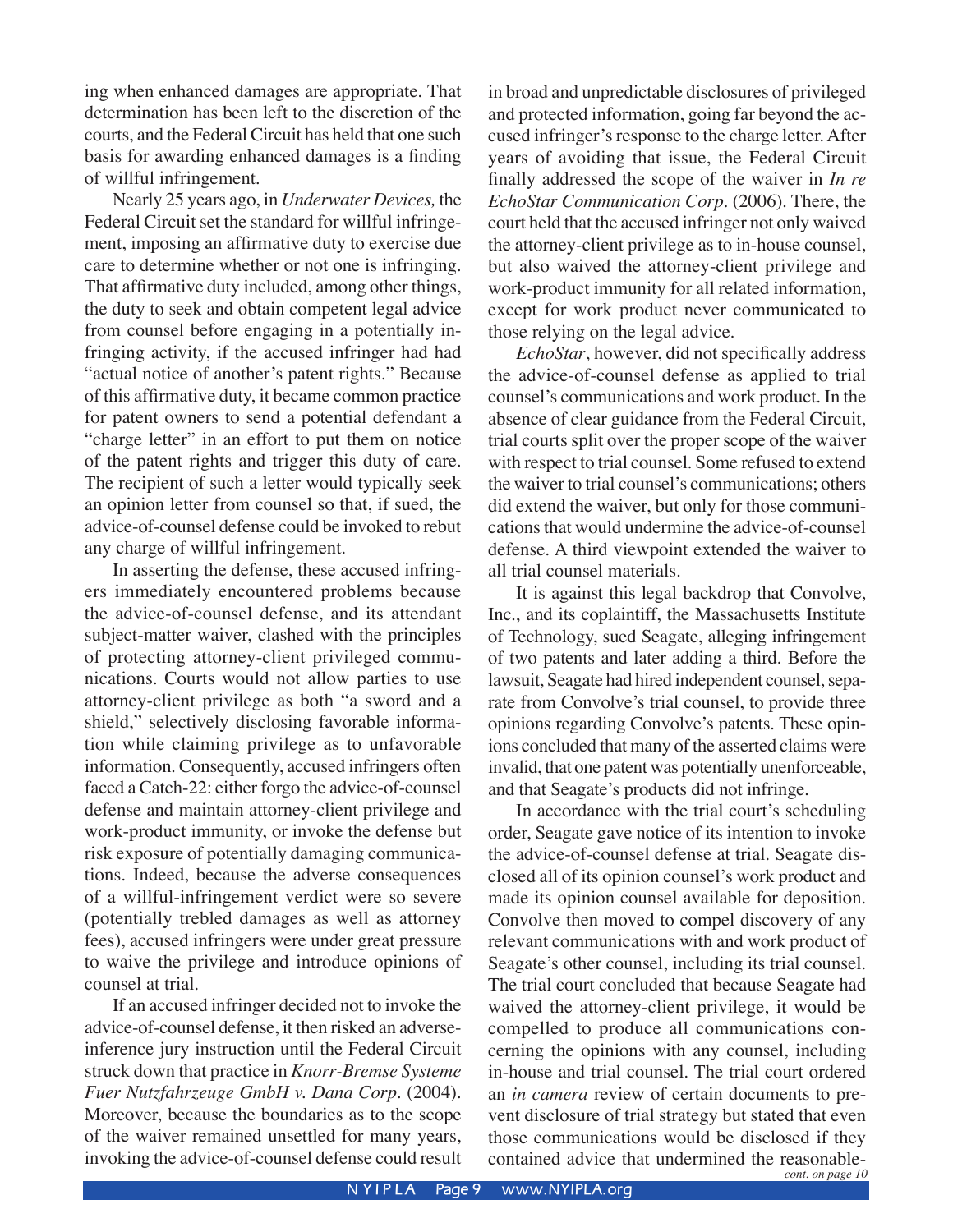ness of Seagate's reliance on the opinions. Lastly, the trial court ruled that work product communicated to Seagate was not immune from discovery.

 In light of the district court's order, Convolve demanded production of Seagate's *trial* counsel opinions relating to infringement, validity and enforceability of the patents and noticed *trial* counsel for deposition. Seagate requested a stay and certification of an interlocutory appeal to seek relief from the discovery orders, which the trial court denied. Out of other options, Seagate petitioned the Federal Circuit for a writ of mandamus to stop the broad compulsory disclosure of its privileged communications with its trial counsel.

 The Federal Circuit stayed discovery and *sua sponte* ordered *en banc* review of the petition. Ultimately, the court granted Seagate's writ of mandamus, holding that the trial court's determination of the scope of waiver was an abuse of discretion. The Federal Circuit did not limit its decision to the discrete discovery issue presented, but instead took the opportunity to revamp the standard for willful infringement and to opine upon the proper reach of the waiver if an accused infringer elects to rely on its opinions of counsel. It justified its decision to reach the question of the proper legal standard by "recognizing the functional relationship between our willfulness jurisprudence and the practical dilemmas faced in the areas of attorney-client privilege and work-product protection."

### **C. Objective Recklessness: The New Standard for Willful Infringement**

 In reaching its ultimate conclusion that the proper standard for finding willful infringement is recklessness, the Federal Circuit looked to other circuits and the Supreme Court for guidance. The fact that the court declined to cite its own precedent in support of its primary conclusion is evidence of this decision's substantial departure from 25 years of established Federal Circuit precedent. (The *Seagate* decision's heavy reliance upon Supreme Court authority is atypical of previous Federal Circuit decisions and may reflect a tacit acknowledgment of the unusually active role the Supreme Court has taken to shape the contours of patent law in recent years.)

 Not only did the Federal Circuit look to different courts for guidance, it looked beyond patent law. For example, the court cited copyright cases, noting that other circuits employ a recklessness standard for enhancing statutory damages for "willful" copyright infringement and recognizing that the Supreme Court had drawn parallels between copyright law and patent law in several of its recent decisions. The court also looked to the Supreme Court's recent interpretation of "willful" behavior in *Safeco Insurance Co. of America v. Burr* (2007), which concluded that the standard usage of the term "willful" includes recklessness in the context of the Fair Credit Reporting Act.

 The court sharply contrasted its standard for willfulness in *Underwater Devices* with these precedents and concluded that the old standard, which was "more akin to negligence," was inconsistent and should be overruled. In place of the old standard, the court promulgated a new, two-part test for willful infringement. First, under the new test, a patentee must show that "the infringer acted despite an objectively high likelihood that its actions constituted infringement of a valid patent." The court noted that "[t]he state of mind of the accused infringer is not relevant to this objective inquiry." Second, if the objective threshold is met, the patentee must also demonstrate that the accused infringer knew or should have known of this objectively defined risk. The Federal Circuit declined to develop the test further, but rather "le[ft] it to future cases to further develop the application of this standard."

 This portion of the court's decision inspired two separate concurrences. Judge Newman wrote a separate opinion emphasizing her view of the "objective standards" that potential infringers should use to evaluate potentially adverse patents. According to Judge Newman, these standards "should be the fair standards of commerce, including reasonableness of the actions taken in the particular circumstances." Judge Gajarsa's opinion, joined by Judge Newman, argued that, absent support in statutory language, the court should discontinue reading a "willful infringement" standard into Section 284.

### **D. Scope of the Waiver of Attorney-Client Privilege**

 In defining the scope of the privilege waiver, the Federal Circuit rejected the district court's broad decision that compelled disclosure of communications with trial counsel; instead, it "conclude[d] that the significantly different functions of trial counsel and opinion counsel advise[d] against extending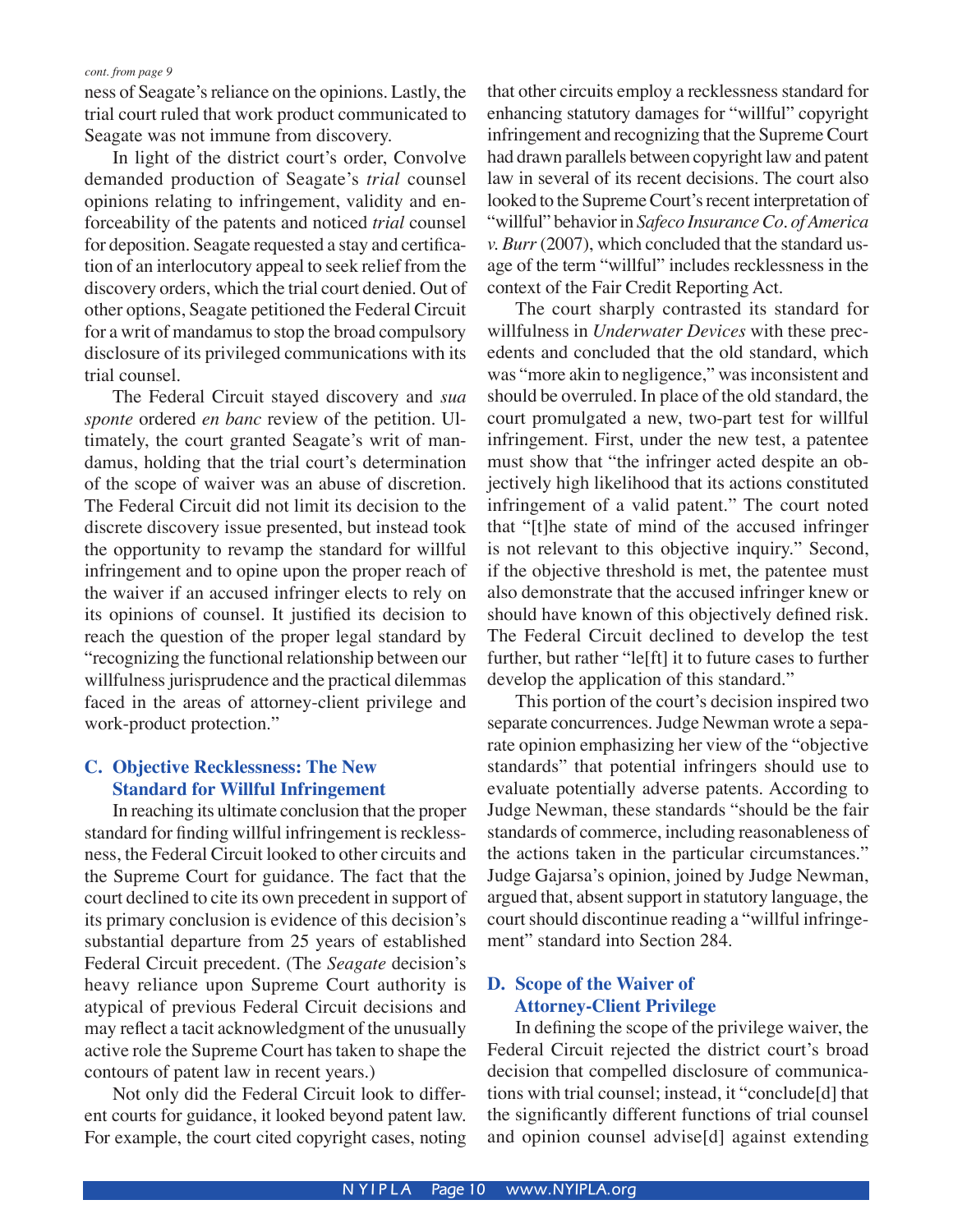waiver to trial counsel." Opinion counsel, the court reasoned, provides an objective assessment to businesses for making informed business decisions. Trial counsel's role, on the other hand, focuses on litigation strategy and developing the most successful way to present a case to a court. These divergent roles weigh against broad subject-matter waiver, because fears of "sword and shield" gamesmanship do not arise where the only communications sought to be introduced come from opinion counsel.

 The adversarial system is better served by protecting communications between an accused infringer and its trial counsel. For this reason, then, the court further found that "communications of trial counsel have little, if any, relevance warranting their disclosure, and this further supports generally shielding trial counsel from the waiver stemming from an advice-of-counsel defense to willfulness." The court based this conclusion on the assumption that enhanced damages for willful infringement ordinarily depend on an accused infringer's pre-litigation conduct. To support this assumption, the court reasoned that if an accused infringer's post-filing conduct were reckless, a patentee could move for a preliminary injunction as a remedy for that willful infringement. If the accused infringer could defeat a preliminary injunction by demonstrating a substantial question of the patent's validity or infringement, then it follows that the infringement cannot be willful. Indeed, the court went so far as to suggest that "[a] patentee who does not attempt to stop an accused infringer's activities in this manner should not be allowed to accrue enhanced damages based solely on the infringer's post-filing conduct."

 In the end, the court held that asserting the advice-of-counsel defense and disclosing communications with *opinion* counsel does not waive the attorney-client privilege for communications with *trial* counsel, at least under most circumstances. The rule is not absolute; trial courts have the discretion to extend the waiver to trial counsel in unique circumstances, such as, in the words of the Federal Circuit, if a party or counsel engages in "chicanery."

### **E. Work-Product Immunity**

 Generally speaking, the work-product immunity provides a lesser degree of protection from disclosure than the attorney-client privilege. Even absent waiver, both facts and trial counsel's thoughts and

mental processes are potentially discoverable upon a sufficient showing of need and hardship, although the latter is available only in the rarest of circumstances. Like the attorney-client privilege, however, work-product immunity can be waived, though that waiver is likely to be narrow in scope.

 The Federal Circuit concluded that reliance on opinion counsel's work product does not waive work-product immunity with respect to trial counsel, absent unique circumstances such as if a patentee or its counsel engages in chicanery. Further, whether or not there has been a waiver, the general discoverability principles applicable to work product remain in force—facts may be discoverable upon a sufficient showing of need and hardship, with a higher standard applicable to trial counsel's thoughts and mental processes.

### **F. What's Next?**

 In the face of this departure from longstanding precedent, both patent holders and accused infringers alike must carefully consider the consequences of the Federal Circuit's decision in *In re Seagate*. First, trial courts will have to handle the substantive implications of this decision. Has the Federal Circuit eliminated enhanced damages for anything other than the most egregious cases of willful infringement with this new, objective recklessness standard? Are patentees required to seek a preliminary injunction in order to recover enhanced damages for post-suit willful infringement? If so, how will that requirement affect conventional litigation and enforcement strategies? With the elimination of the affirmative duty of care, are there circumstances that will constitute "notice" such that an accused infringer

*cont. on page 12*

When you need local counsel in Delaware FINGER & SLANINA, LLC ATTORNEYS AT  $L$  A  $\overline{\text{W}}$ David L. Finger One Commerce Center 1201 Orange Street, Suite 725 Wilmington, DE 19801-1155 (302) 884-6766 • dfinger@delawgroup.com www.delawgroup.com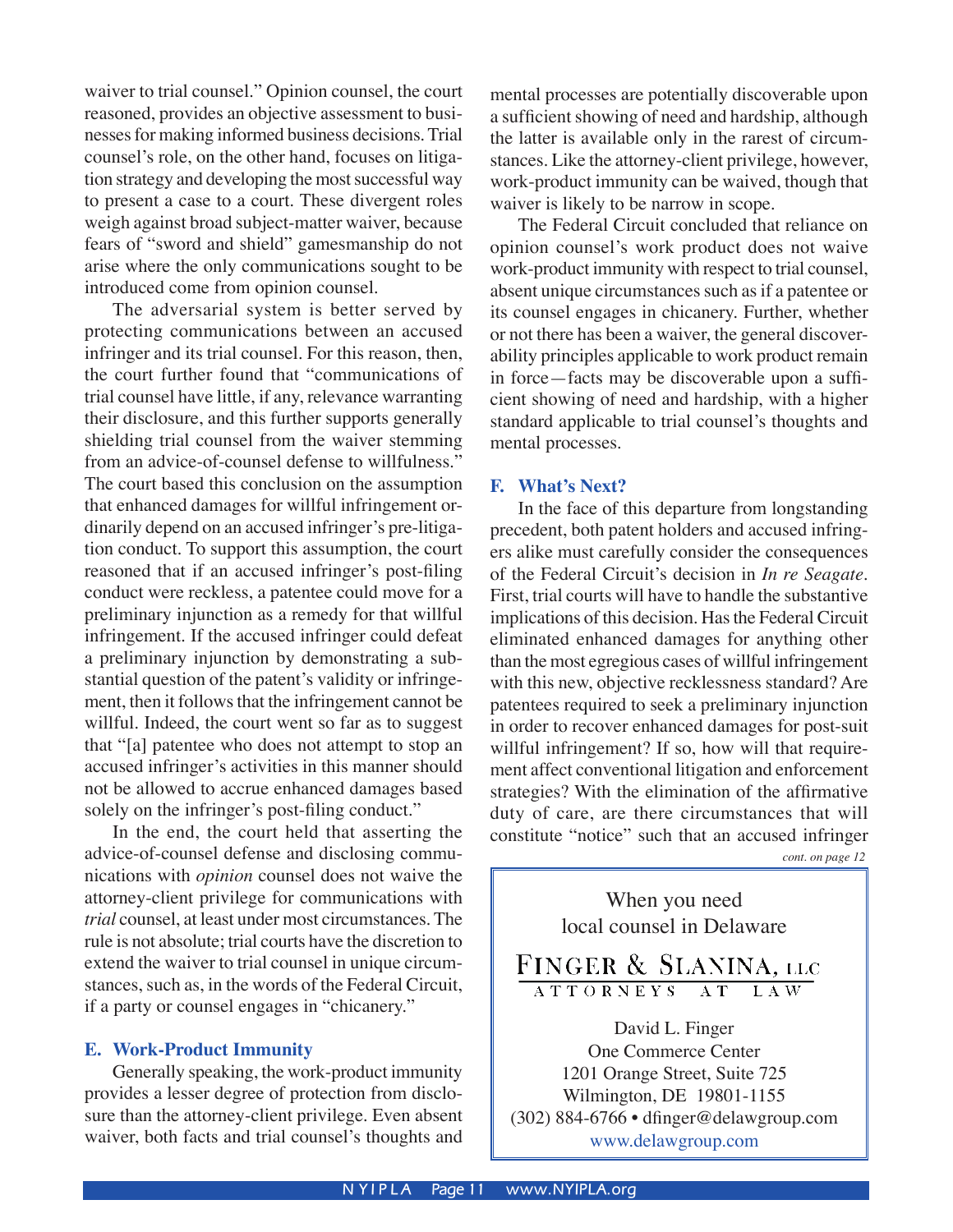should consider obtaining an opinion of counsel? Will obtaining an opinion still be advisable upon notice, or will that be unnecessary—or even inadvisable? And is sending a charge letter still a good idea for patent owners, or will it just expose the patent owner to the risk of a declaratory judgment action under the Federal Circuit's current interpretation of *MedImmune v. Genentech*?

 Second, trial courts will have to determine how this new two-part test is supposed to work. Is the accused infringer's intent relevant to the second prong of the test announced in *Seagate*? Are opinions of counsel helpful or not? Is the testimony of opinion counsel relevant to the inquiry? Will there be more summary judgments of nonwillfulness based on the objective threshold inquiry?

Third, as trial courts "further develop the application of this standard," where will those courts look for guidance? Is regional circuit precedent, Supreme Court precedent, or Federal Circuit law more applicable? For example, will courts continue to apply the *Read v. Portec* factors in evaluating willfulness, or will that list of factors need to be revised? Because this decision calls into question the continued precedential value of almost all Federal Circuit law on the issue of willfulness, future litigants will have to ask which law should be cited in support of their positions, and why.

 Finally, there is no question that patent issues are generating a tremendous amount of interest in the Supreme Court, and it has not hesitated to chart

# *ARTICLES* **The Association welcomes articles of interest to the IP bar. Please direct all submissions by e-mail to:**

**Ashe P. Puri, Bulletin Editor,** 

**at apuri@sidley.com**

a course in the direction it sees fit. But is there something deeper driving these decisions? See, for example, *MercExchange v. eBay* (rejecting the mandatory injunction); *MedImmune v. Genentech*  (allowing licensees to bring a patent challenge without breaching the licensing agreement); *KSR v. Teleflex* (removing rigid application of the TSM test); and *In re Seagate* (raising the standard for willful infringement). Do these decisions evidence an underlying attitude toward restricting patent rights? Or are they simply the product of the continuing efforts of the judiciary to maintain a proper balance of the competing interests while staying true to the statutory framework enacted by Congress?

### **G. Conclusion**

 As a result of the Federal Circuit's decision in *In re Seagate*, patentees, accused infringers, their counsel, and the courts now find themselves in the same boat, sailing on virtually uncharted waters. Patentees seeking enhanced damages may be tacking into stiffer wind in light of the new recklessness standard. For accused infringers, the advice-ofcounsel defense may now be invoked with less risk. Rather than facing the choice between a broad waiver of attorney-client privilege and work-product protection or forgoing the defense altogether, accused infringers can now rest reasonably assured that their communications with trial counsel will remain privileged and trial counsel's work product will remain immune, under most circumstances.

1 Susan M. Gerber and John Evans are associates at the law firm of Jones Day, and can be reached at smgerber@jonesday.com and jcevans@jonesday.com. The views expressed herein are the personal views of the authors and do not necessarily reflect those of the Firm.



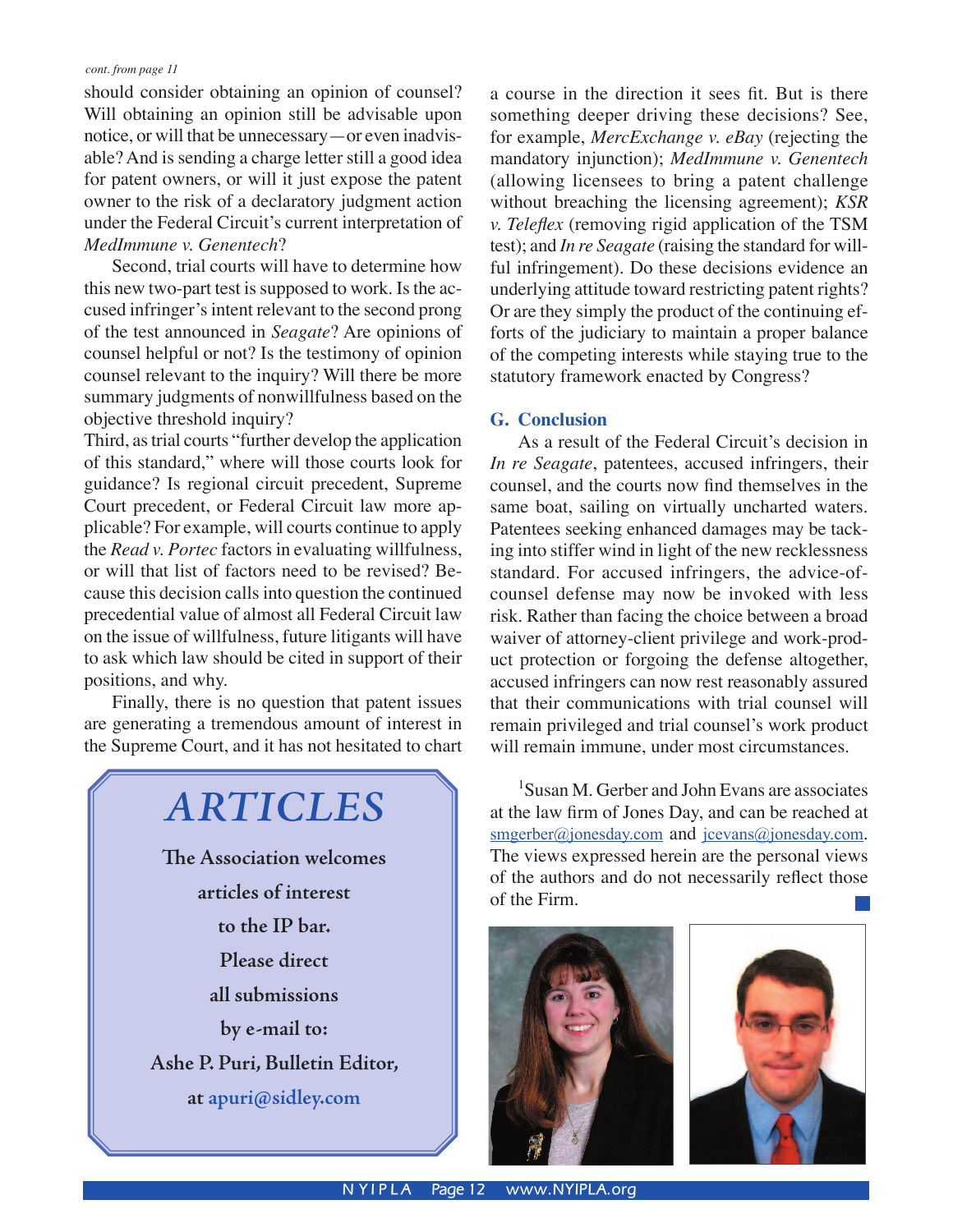

# **"As Time Goes By - Re-tuning Patent Reform at the Fork in the Road"**

*by Dale Carlson*

Vogi Berra once observed "when you come to a fork in the road.... take it." It seems that we may have come to a fork in the road, so to speak, as far as efforts to change the patent system are concerned.

During the last few months, proposed legislation has been introduced into Congress that would, if enacted, dramatically alter the legislative landscape for patents. The proposed legislation was introduced against a back-drop of recent rulings from the Supreme Court that have dramatically altered the judicial landscape for patents.

 Some critics say that the 1952 Patents Act is outmoded. Perhaps ironically, critics made that charge back in 1964 - only a dozen years after the legislation was enacted. As is the case now, back then our country was experiencing a "technological explosion", resulting in a mounting backlog of patent applications that in percentage terms mirrors the backlog that the patent office is currently experiencing.

 A patent reform proposal being considered in 1964, presumably as an alternative to hiring more patent examiners, was so-called "deferred examination" whereby some patent applications would effectively be put in "limbo" for a period of time, thus reducing the backlog.

 Paul Rose, a co-author of the 1952 Act, questioned the motivation behind the proposal. He offered advice as to how to distinguish a good patent reform proposal from a bad one. He said: "We should be thinking in terms of operating our system to increase its incentive force, rather than in terms of how we can amend it so as to operate it more cheaply and easily."

 Query: do the current reform proposals in Congress serve to enhance the patent system by



increasing its incentive force; or are they primarily intended to make the system operate more cheaply

*Dale Carlson, a partner at Wiggin & Dana, serves as the NYIPLA Historian, and as a member of the Board of Directors.*

and easily? The answer to this question may be found in the opening salvo of a July 19, 2007 Wall Street Journal squib entitled "Broad Patent-Law Overhaul Wins House Panel's Backing": "The House Judiciary Committee passed a sweeping overhaul of U.S. patent laws, a move long sought by technology companies eager to streamline the process and reduce the costs of patent-infringement lawsuits".

 Sadly, it is not clear that the "incentive force" value of patents is foremost in the minds of the proponents of the reform legislation now; nor was it back in 1964 according to Mr. Rose.

 The fate of the 1964 reform initiative is instructive. We don't have a deferred examination system to this day. Even so, the "parade of horribles" propounded by reform proponents then, including one predicting that the Patent Office would collapse under its own weight without streamlining of the patent examination process, didn't materialize. Instead, the Patent Office has survived and thrived.

 Moreover, the U.S. economy has continued to flourish, despite the absence of any "sweeping" changes to the 1952 Act. Perhaps the 1952 Act is more resilient than some would lead us to believe.

 Nonetheless, recent Supreme Court decisions raise the specter of tougher times ahead for our patent system. The Ebay decision calls into question the patentee's entitlement to a permanent injunction. The KSR decision calls into question the validity of all patents issuing prior to the time of that decision.

 The likely consequence of these decisions may be unintended ones, inasmuch as the decisions increase the level of uncertainty about the strength and value of patents. One is hardpressed to believe that uncertainty is a good thing for the patent system, or a good thing for our clients having a need to know the value of the patents they have, or would like to have.

Our Association needs to rise to the challenge posed by the recent case law developments and patent reform initiatives. With the echoes of our Amicus Brief submission in KSR still ringing in our ears, there is one thing that is certain. Our Association's voice, albeit sometimes a lone one, can be heard. We can only hope that it will be heard, and heard in time to keep the current "golden age of patent law" from becoming a dim memory.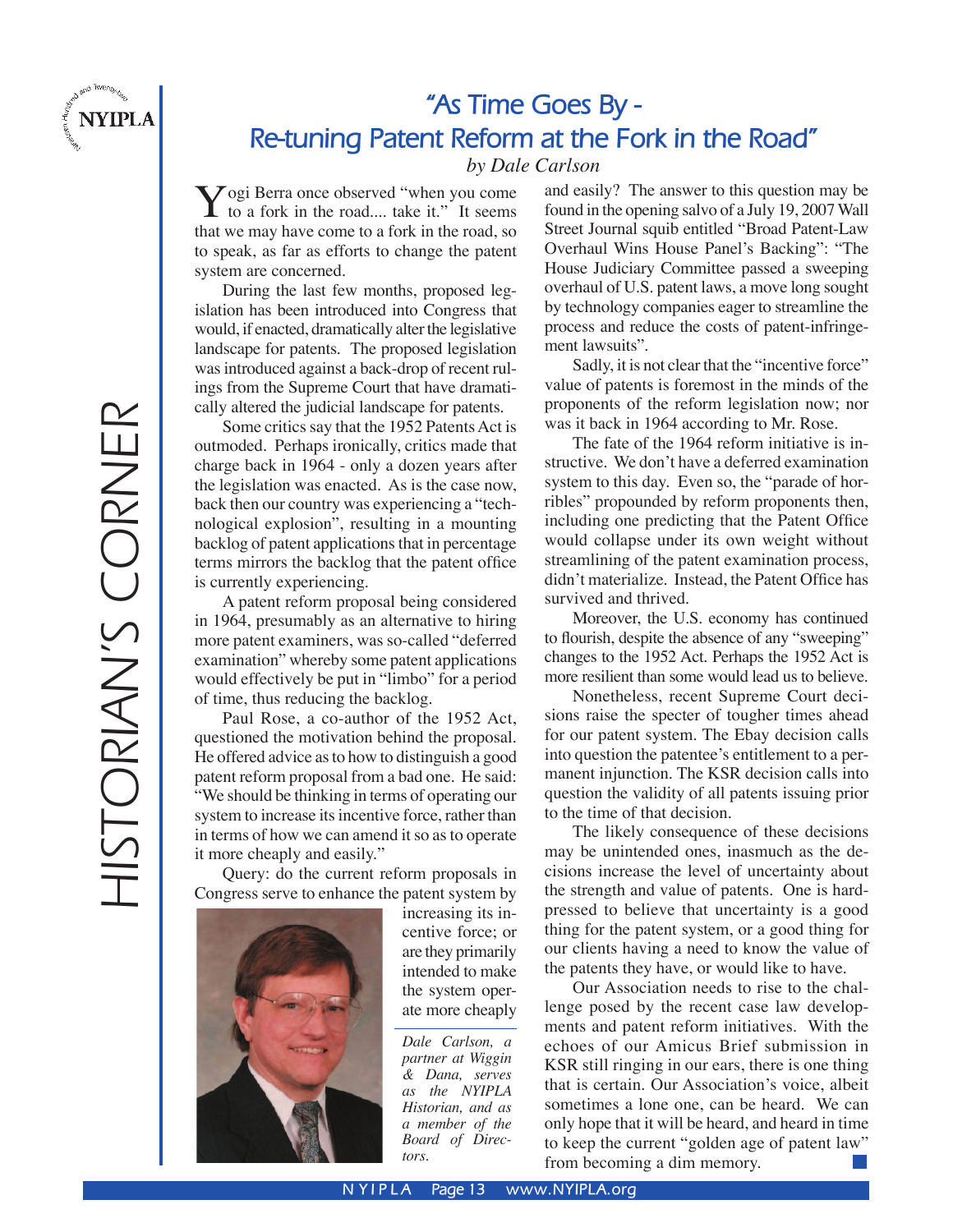

# PROGRAM CLE PROGRAM

# April 20, 2007 CLE Luncheon Program *Topic: Big Questions in Recent IP Cases*

In April 20, 2007, the NYIPLA hosted a CLE luncheon program at the Princeton/Columbia Club to examine the topic of "Big Questions in Recent IP Cases." The speakers at this program included: Thomas Creel, past-President of the NY-IPLA and Partner at Goodwin Procter LLP in New York; William G. Jenks, Associate Solicitor at the U.S. Patent and Trademark Office; and Nicholas Groombridge, Partner at Weil, Gotshal & Manges LLP in New York, and co-chair of the firm's Patent Litigation practice. The meeting was moderated by Peter G. Thurlow, Jones Day, LLP, Chairperson of the NYIPLA's Meetings and Forums Committee.

 The program began with Mr. Creel's summary of the *In re Seagate Technologies* case. In this case, the U.S. Court of Appeals for the Federal Circuit ordered *en banc* review and set out the following three questions:

1. Should a party's assertion of the advice of counsel defense to willful infringement extend waiver of the attorney-client privilege to communications with that party's trial counsel? *See In re EchoStar Commc'n Corp.*, 448 F.3d 1294 (Fed. Cir. 2006).

2. What is the effect of any such waiver on workproduct immunity?

3. Given the impact of the statutory duty of care standard announced in *Underwater Devices, Inc. v. Morrison-Knudsen Co.*, 717 F.2d 1380 (Fed. Cir. 1983), on the issue of waiver of attorney-client privilege, should this court reconsider the decision in *Underwater Devices* and the duty of care standard itself?\

Mr. Creel discussed the scope of the waiver of the attorney-client privilege and work-product immunity. In doing so, Mr. Creel reviewed the cases leading up to *In re Seagate* including *Underwater Devices*, in which the Federal Circuit set the standard for willful infringement, imposing an affirmative duty to exercise due care to determine whether or not one is infringing a patent, and *In re EchoStar Com-* ing on the legal advice. Mr. Creel also discussed the positions of some of the amici submitted to date, the "duty of care" standard and proposed legislation in Congress re the standard for evaluating "willful" infringement.

Mr. Jenks discussed the *Amgen v. Hoechst* case and in particular, whether all aspects of a district court's claim construction should be subject to *de novo* review or instead should the Federal Circuit review the factual determinations underlying a district court's claim construction deferentially? Mr. Jenks also discussed whether the Federal Circuit effectively resurrected the categorical bar to a claim of infringement under the doctrine of equivalents that was expressly rejected in *Festo* and *Warner-Jenkinson* by restricting the ways in which a presumption of "prosecution history estoppel" may be rebutted, and engaging in *de novo* review of a district court's determinations that the presumption has been rebutted? Mr. Jenks reviewed the U.S. Supreme Court's possible grant of certiorari in this case, the government's amicus brief and more generally, the Solicitor General's Office role in this and other important patent cases.

 Mr. Groombridge's presentation focused on "The Aftermath of *MedImmune* and *eBay:* When Can You Sue and When Can You Get an Injunction." In *MedImmune*, Mr. Groombridge pointed out that the question presented in the case was whether "the ʻactual controversy' requirement of the Declaratory Judgment Act requires a patent licensee to terminate or be in breach of its license agreement before it can seek a declaratory judgment that the underlying patent is invalid, unenforceable, or not infringed." The U.S. Supreme Court held, Mr. Groombridge noted, that "[a licensee] was not required, insofar as Article III is concerned, to break or terminate its license agreement before seeking a declaratory judgment in federal court that the underlying patent is invalid, unenforceable, or not infringed." In *eBay*, Mr. Groombridge noted that the Supreme Court held that according to well-

*munication Corp.* (Fed. Cir. 2006). In *Echostar*, the court held that an accused infringer not only waived the attorney-client privilege as to in-house counsel, but also waived the attorney-client privilege and work-product immunity for all related information, except for work product never communicated to those rely-



Left to Right: Nicholas Groombridge, Thomas Creel, have been adjudged.<br>William G. Jenks, and Peter G. Thurlow.

established principles of equity, a plaintiff seeking a permanent injunction must satisfy the traditional four-factor test before a court may grant such relief. He also noted that the Supreme Court rejected the Federal Circuit's general rule that a permanent injunction will issue once infringement and validity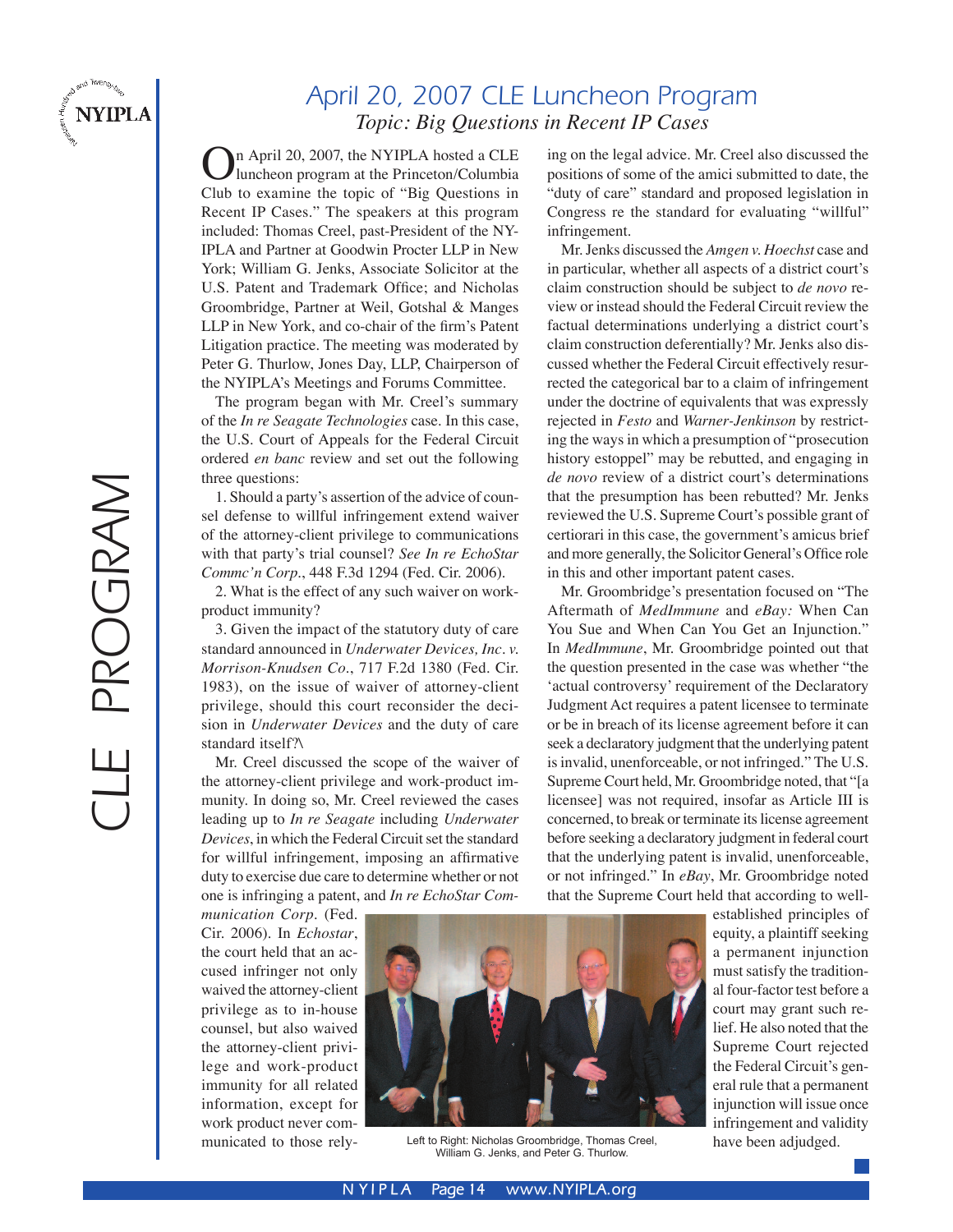

# Meeting Of The Board Of Directors

### MINUTES OF MAY 23, 2007 MEETING

The meeting of the Board of Directors was called to order at the Princeton/Columbia Club at 4:45 p.m. by President Christopher Hughes. Anthony Giaccio, Mark Abate, Dale Carlson, Theresa Gillis, Charles Hoffmann, Marylee Jenkins, Philip Shannon, W. Edward Bailey, Ronald Clayton, Thomas Meloro, Alexandra Urban, Anthony LoCicero, David Ryan, and Michael Isaacs from Star Consulting were present.

 The minutes of the Board of Directors meeting held on May 8, 2007 were approved.

 Christopher Hughes presented some opening remarks, including discussion of some upcoming events and activities for the 2007-2008 year. The Court of Appeals for the Federal Circuit will be sitting in New York for one full week this fall in October and the recollection was that the Court has not been present in New York since one of its predecessor courts, the CCPA, sat in New York twenty-five years ago. Mark Abate pointed out that the NYIPLA is to be the primary host.

 During the week, appeals will be heard at the United States District Court for the Southern District of New York, New York University School of Law, the Court of International Trade, Fordham Law School and Columbia Law School.

 It was suggested that the NYIPLA host a reception for the nine judges, perhaps at the Starlight Room at the Waldorf Astoria.

Members of the Board are to consider this possibility as well as developing other ideas for the week's activities for discussion at the next Board meeting.

 Other events under consideration for the coming year are the CLE spring half day program and luncheon on Monday, June 18, 2007 at the Princeton/Columbia Club, the NYIPLA and IPO co-sponsorship of a program in September, the Judge's Dinner at the Waldorf Astoria for 2008 and the corresponding CLE program on that day, other programs are also in consideration including one in which a judge from the ITC will appear.

 Christopher Hughes proposed that the Board meetings for the following year should be on a monthly basis as a lunch meeting on a Tuesday of each month. He will prepare a schedule of meetings for the forthcoming year for distribution to the members of the Board.

 Theresa Gillis, as Treasurer, requested the approval of the transfer of \$500,000 from the checking to the money market account to improve the rate of return for the NYIPLA funds. She also requested approval of transfer of \$20,000 from the money market account to the checking account for payment of current disbursements for the association. Both proposals were approved by the Board.

The meeting was adjourned at 5:50 p.m.

The views expressed in the Bulletin are the views of the authors except where Board of Directors approval is expressly indicated.

© Copyright 2007 The New York Intellectual Property Law Association, Inc.